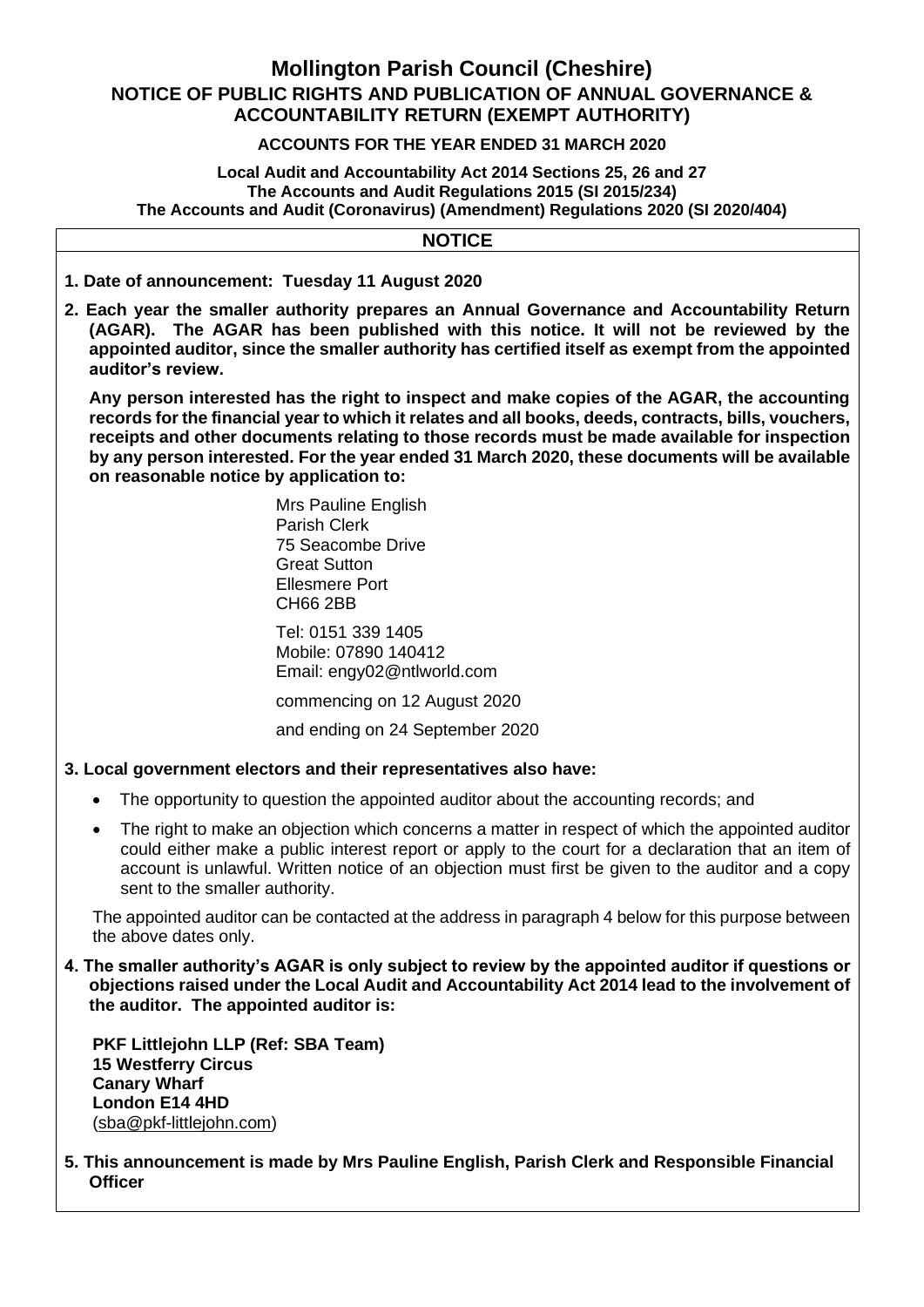#### **LOCAL AUTHORITY ACCOUNTS: A SUMMARY OF YOUR RIGHTS**

#### **Please note that this summary applies to all relevant smaller authorities, including local councils, internal drainage boards and 'other' smaller authorities.**

### **The basic position**

The [Local Audit and Accountability Act 2014](http://www.legislation.gov.uk/ukpga/2014/2/contents) (the Act) governs the work of auditors appointed to smaller authorities. This summary explains the provisions contained in Sections 26 and 27 of the Act. The Act, the [Accounts and Audit](http://www.legislation.gov.uk/uksi/2015/234/contents/made)  [Regulations 2015](http://www.legislation.gov.uk/uksi/2015/234/contents/made) and the [Accounts and Audit \(Coronavirus\) \(Amendment\) Regulations 2020](http://www.legislation.gov.uk/uksi/2020/404/contents/made) also cover the duties, responsibilities and rights of smaller authorities, other organisations and the public concerning the accounts being audited.

As a local elector, or an interested person, you have certain legal rights in respect of the accounting records of smaller authorities. As an interested person you can inspect accounting records and related documents. If you are a local government elector for the area to which the accounts relate you can also ask questions about the accounts and object to them. You do not have to pay directly for exercising your rights. However, any resulting costs incurred by the smaller authority form part of its running costs. Therefore, indirectly, local residents pay for the cost of you exercising your rights through their council tax.

#### **The right to inspect the accounting records**

Any interested person can inspect the accounting records, which includes but is not limited to local electors. You can inspect the accounting records for the financial year to which the audit relates and all books, deeds, contracts, bills, vouchers, receipts and other documents relating to those records. You can copy all, or part, of these records or documents. Your inspection must be about the accounts, or relate to an item in the accounts. You cannot, for example, inspect or copy documents unrelated to the accounts, or that include personal information (Section 26 (6) – (10) of the Act explains what is meant by personal information). You cannot inspect information which is protected by commercial confidentiality. This is information which would prejudice commercial confidentiality if it was released to the public and there is not, set against this, a very strong reason in the public interest why it should nevertheless be disclosed.

When smaller authorities have finished preparing accounts for the financial year and approved them, they must publish them (including on a website). There must be a 30 working day period, called the 'period for the exercise of public rights', during which you can exercise your statutory right to inspect the accounting records. Smaller authorities must tell the public, including advertising this on their website, that the accounting records and related documents are available to inspect. By arrangement you will then have 30 working days to inspect and make copies of the accounting records. You may have to pay a copying charge. **Legislative changes have been made as a result of the restrictions imposed by the Coronavirus for the 2019/20 reporting year which mean that there is no requirement for a common period for public rights. The period for the exercise of public rights must however commence on or before 1 September 2020.** The advertisement must set out the dates of the period for the exercise of public rights, how you can communicate to the smaller authority that you wish to inspect the accounting records and related documents, the name and address of the auditor, and the relevant legislation that governs the inspection of accounts and objections.

#### **The right to ask the auditor questions about the accounting records**

**You should first ask your smaller authority** about the accounting records, since they hold all the details. If you are a local elector, your right to ask questions of the external auditor is enshrined in law. However, while the auditor will answer your questions where possible, they are not always obliged to do so. For example, the question might be better answered by another organisation, require investigation beyond the auditor's remit, or involve disproportionate cost (which is borne by the local taxpayer). Give your smaller authority the opportunity first to explain anything in the accounting records that you are unsure about. If you are not satisfied with their explanation, you can question the external auditor about the accounting records.

The law limits the time available for you formally to ask questions. This must be done in the period for the exercise of public rights, so let the external auditor know your concern as soon as possible. The advertisement or notice that tells you the accounting records are available to inspect will also give the period for the exercise of public rights during which you may ask the auditor questions, which here means formally asking questions under the Act. You can ask someone to represent you when asking the external auditor questions.

Before you ask the external auditor any questions, inspect the accounting records fully, so you know what they contain. Please remember that you cannot formally ask questions, under the Act, after the end of the period for the exercise of public rights. You may ask your smaller authority other questions about their accounts for any year, at any time. But these are not questions under the Act.

You can ask the external auditor questions about an item in the accounting records for the financial year being audited. However, your right to ask the external auditor questions is limited. The external auditor can only answer 'what' questions, not 'why' questions. The external auditor cannot answer questions about policies, finances, procedures or